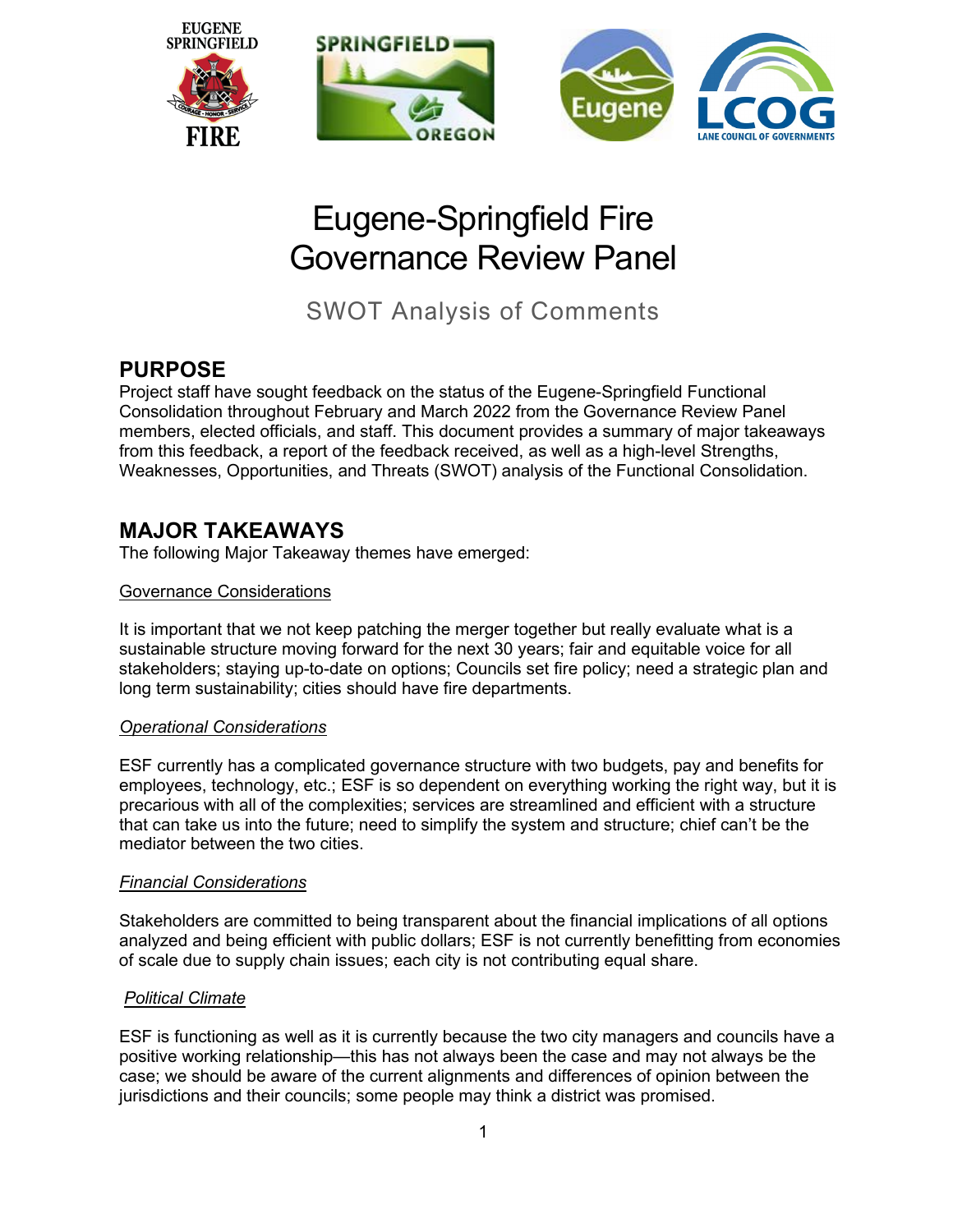

#### *Staffing Challenges*

Employees are seeking more clarity and direction; some employees do not have confidence about the future of the department(s); employee recruitment and retention is a challenge; Employees need to have equity, feel a part of a team; service needs to be sustainable.

# **FEEDBACK RECORD**

The following is a record of the feedback received through the end of March 2022.

- What is the cost to taxpayers per firefighter per year?
- How are staff and folks who put their lives on the line experiencing this? How are neighbors experiencing it? Important lens to look at this equitably.
- What are the "rubs" created by the fact that the cities do things differently that create challenges we need to overcome? At the end, we can make good decisions about governance models that will address problems best/most efficiently. Make people and employees safer in doing the job by being more coordinated.
- This has been a team effort from day one with vision to provide better service while controlling costs. Believe finishing this is the right thing to do/right direction. No one right answer but hopeful we will be diligent and thoughtful in this process.
- 2020 fires scary for this community. Hope we can achieve clarity and certainty for this group.
- Governance Review Panel members noted that, prior to functional consolidation, the fire department experienced issues as separate departments (e.g. the fire departments both carried hose adapters because the hoses did not connect); requested more information about response reliability; and expressed interest in learning more about the current challenges and stress points.
- Most of the information so far about the nature of the issue is information we already had although some of the details are new. A lot of information not presented yet will go into decision-making, e.g. laws around what some of the options look like. Roundtable portions of this will be more important once we get to that information.
- Helpful to go over how the organization operates to give a base understanding. Level of detail was good – learned some new things. Agree that as we get deeper into this, information we will get will be what we need to make decisions. Hard to make those decisions without knowing how the system works.
- We should be asking these hard questions now. The merger was originally successful because there was alignment on how to make it happen between the two Chiefs at the time. It is currently working thanks to the positive relationships between the City managers and Councils.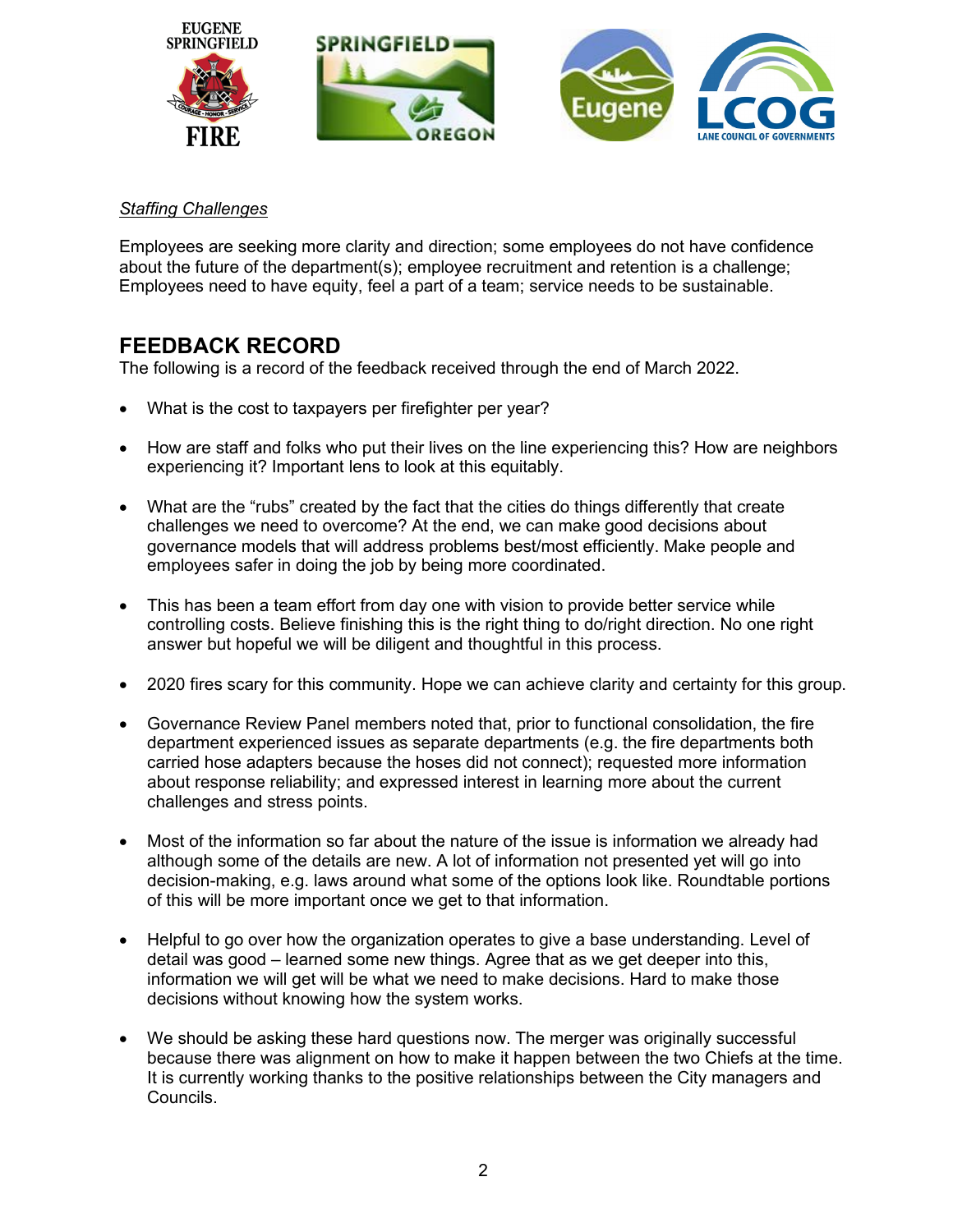

- Questions will arise and be dependent upon the financial information, options, and risks/benefits presented.
- Discussions of authentic and long-term efficiencies gained and/or lost will be important to understand.
- Public's perception of current fire service levels is positive. Most people likely believe that the merger was a good thing that has already happened and is complete.
- Most compelling reasons to change current governance structure include: finalization of shared operations; cost and savings; more efficient and less strained administration and labor relations; financial efficiencies; need for single reporting and single budget.
- Concerns around creating a new governance structure include: that it will take a long time; ensuring citizens that the Cities are aware of their concerns and that they want good service; transparency of where the money is being spent; that the Chief needs to be hired/chosen by both cities; that the employee experience needs to be positive; that there is parity between the cities; that there is flexibility and growth in specialization; that the cities need to have oversight of services; and that there needs to be continual operational efficiencies gained and maintained.
- Concerns about the process include: territorial and adversarial; that one city should not make the decision; that the process could take decades; that it should not end up with a foregone conclusion; that egos will be challenging; that it doesn't get bogged down in how we got here – no finger pointing, no pre-conceived notions; that the decision needs to be thoughtful, thinking about unintended consequences without moving too fast to just get it done.
- Some challenges for the fire department best practice governance discussion include: differences of opinion regarding the Special District option; financial controls, address ambulance service; no Special. District – compression and distance between taxing authority and electeds, people won't know who to talk to; no Special District – revenue streams siloed and voters would be unhappy because cities should provide essential services; perceptions may not be grounded in fact.
- What success could look like: moving forward and building structures for the future; everyone is satisfied with outcome; service is functioning at its best and employees have what they need/are taken care of; need to land on a decision, but need an offramp if it isn't going well; there needs to be clear guidance for both cities and they need clarity on roles and responsibilities; and employees know the future of the Department.
- Potential barriers to success include: people are messy, need to lay groundwork; some have different ideas on governance; both communities see it differently; fear of unknown; trust issues between cities; can't be a political issue – need to do what's right for the community and the department(s).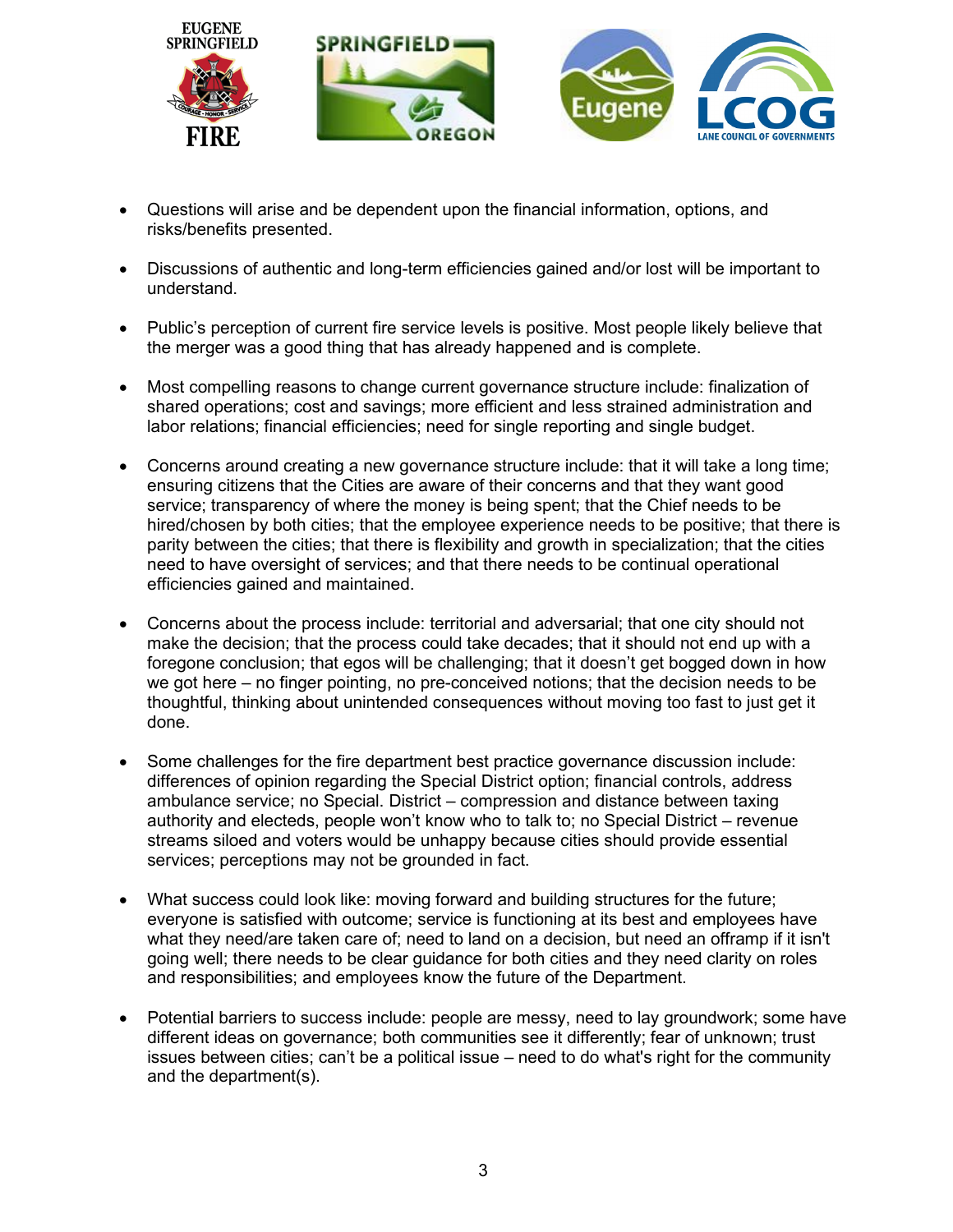

# **SWOT ANALYSIS OF FEEDBACK**

A Strengths, Weaknesses, Opportunities, and Threats—or SWOT—Analysis, helps organizations to assess what is working well and what needs improvement. **Strengths** and **Weaknesses** are internal, or things within an organization's control (such as facilities and internal operations). **Opportunities** and **Threats** are typically external things an organization does not control, but which may affect it positively or negatively (such as changes in laws or natural disasters). A SWOT Analysis is also commonly referred to as an Environmental Scan.

The following SWOT Analysis incorporates key themes derived from Governance Review Panel discussions in the first three meetings and other feedback from elected officials and staff throughout February and March 2022.